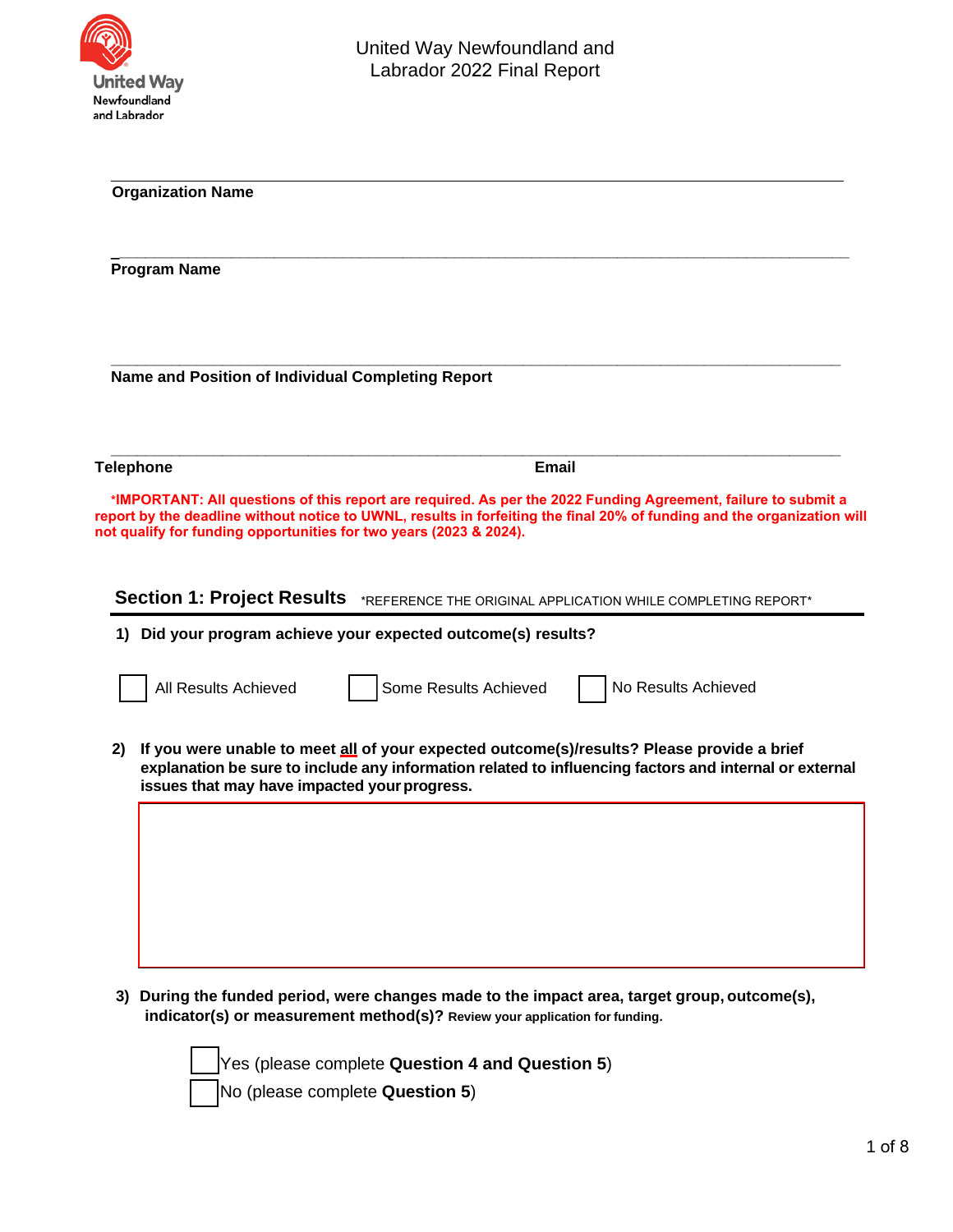**4) If applicable, briefly describe the changes made and why the changes werenecessary.**

**5) What is one key finding from your outcome evaluation activities? Include any unexpected results (positive or negative) and/or explain how your results have impacted the operation of the program or the organization as a whole.**

**6) Does your organization require any follow-up training or support in measuring outcomes forthe specific project/program?**

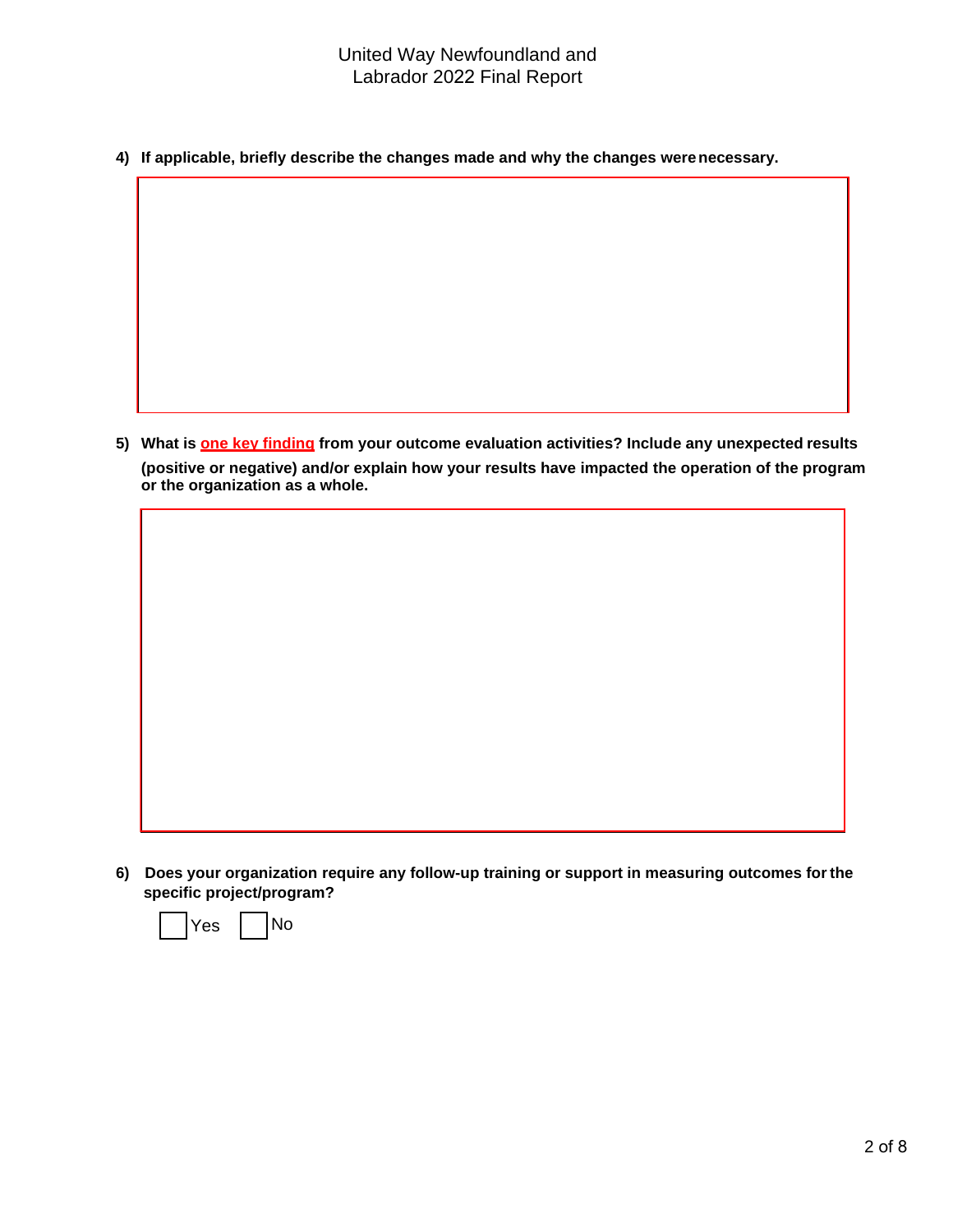**7) If your program involved partnerships or collaborations with other organizations or individuals, please describe the effects of this relationship on your program.**

**8) If your program is to be ongoing, what steps have you taken to sustain it?**

- **9) When submitting report, attach the actual program revenue (include all sources) and expenses for the program. Identify those covered by United Way Funding.**
- **10) Please list specifically which Newfoundland and Labrador communities have been impacted directly by your program. Be sure to include communities of all sizes. (This information allows us to truly demonstrate our organization's provincial reach.)**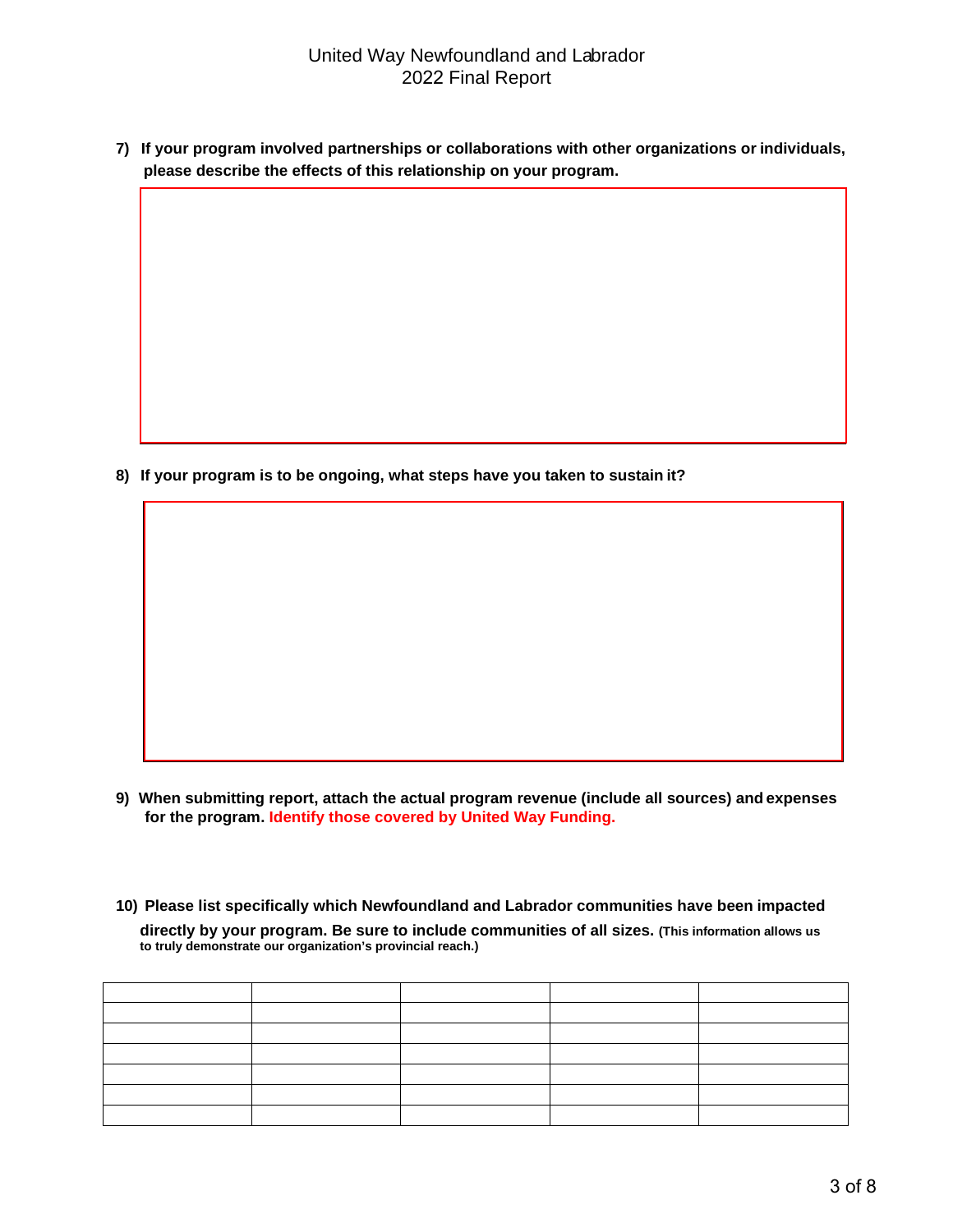### **Section 2: Community Impact**

Reporting back to our donors is key to ensuring our ability to continue our work in the province, which ultimately enables us to fund projects such as this one. Please answer the following questions which offer tangible comparisons we can share with our donors. *Note: The information you provide below may be used in United Way campaign materials to highlight the positive impact your agency has on the quality of life in our community.*

#### *1)* **Please provide a minimum of 2 reasons why donors should give, based on your** accomplishments. Be sure to review the information you provided in your initial application for funding and link *your answers back to your selected impact area and outcomes.*

*Examples:*

- Delivered 36,000 nutritious meals to 736 seniors helping them to maintain their ability to remain in their home
- Enabled 524 at-risk children to have a mentor, assisting them to improve academic performance or improve family relationships
- Helped 37 young adults reduce the severity of angry outbursts and utilize strategies to de-escalate anger, through participation in anger-management groups

#### **Your reason(s) to give:**

1.

2.

3.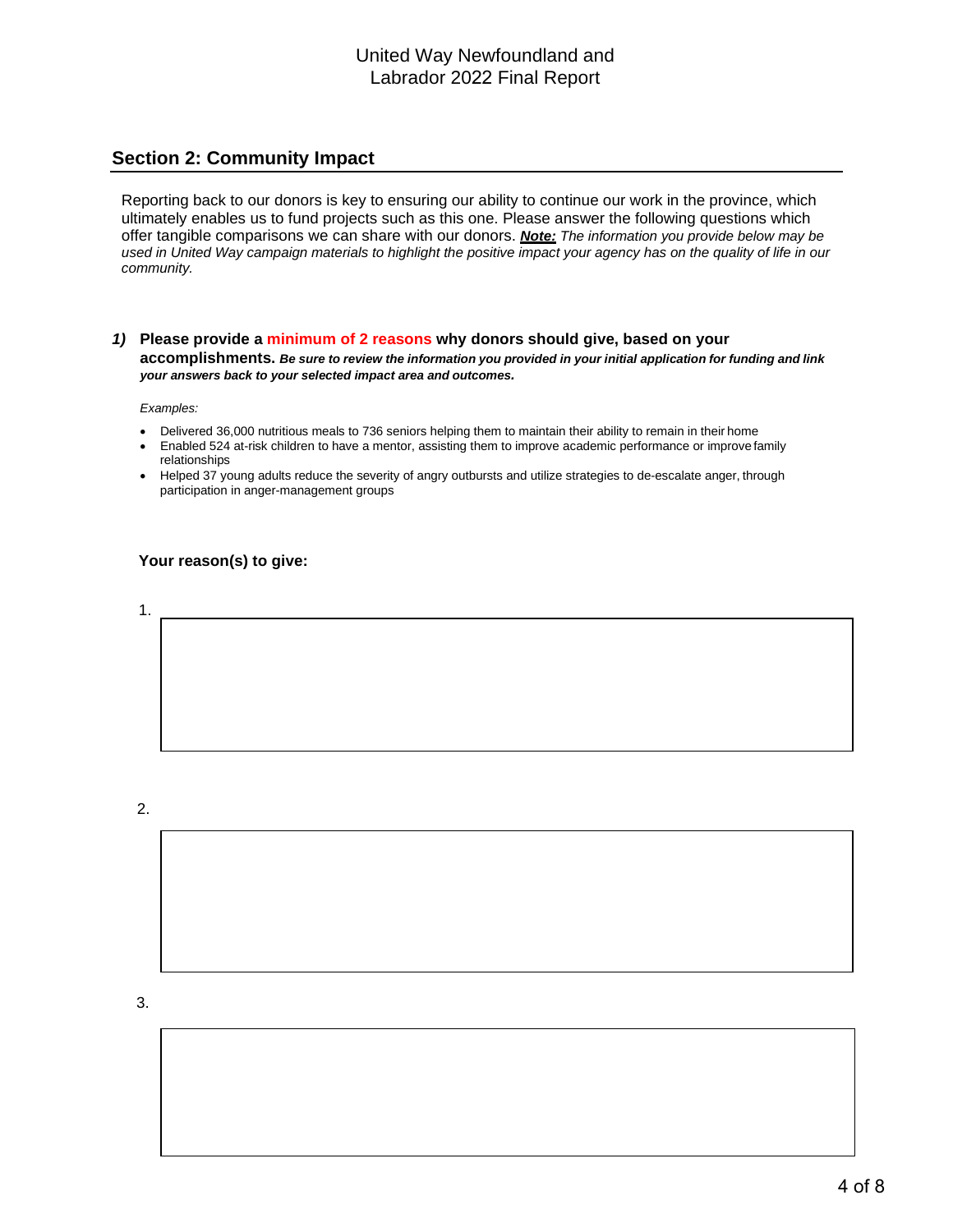**Complete the following Data Charts:**

**2) Pleaseusepoint-formwherepossible andrefertoyouroriginal applicationtoensure youare reporting the desired outcomes listed in your funding request.**

#### **Outcome Data Chart:**

**Complete the chart below to reflect your outcomes and indicators for your funded program.** 

|                           | <b>Outcomes</b> | <b>Indicator/Target Results</b> |
|---------------------------|-----------------|---------------------------------|
| Outcomes &                |                 |                                 |
| Indicator 1               |                 |                                 |
|                           |                 |                                 |
|                           |                 |                                 |
|                           |                 |                                 |
|                           |                 |                                 |
| Outcomes &<br>Indicator 2 |                 |                                 |
|                           |                 |                                 |
|                           |                 |                                 |
|                           |                 |                                 |
|                           |                 |                                 |
| Expected                  |                 |                                 |
| Long Term<br>Outcomes     |                 |                                 |
|                           |                 |                                 |
|                           |                 |                                 |
|                           |                 |                                 |
|                           |                 |                                 |
|                           |                 |                                 |
|                           |                 |                                 |
|                           |                 |                                 |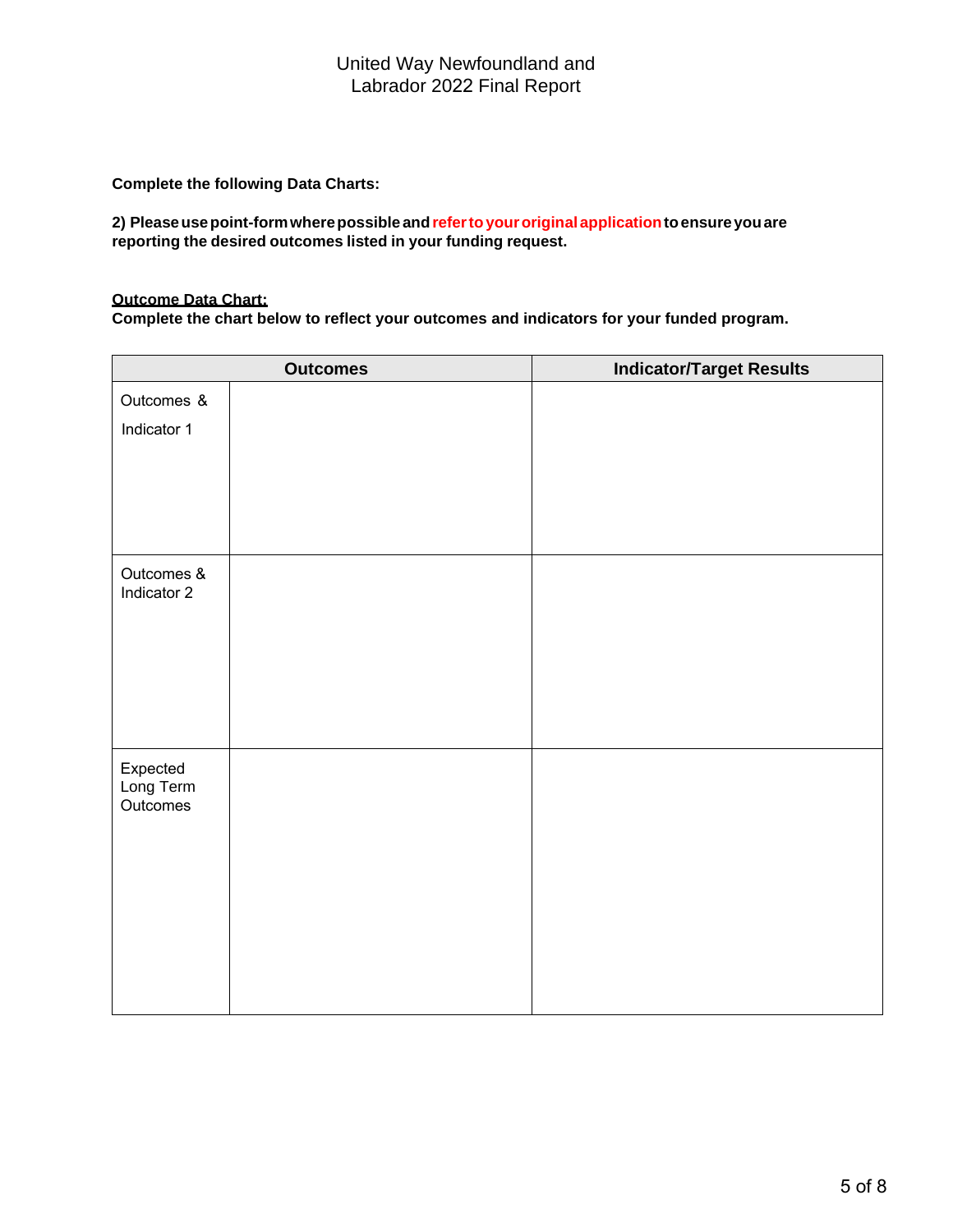### **Client Data Chart:**

**Complete the chart below to reflect the number of people served by your funded program/project. Please indicate all applicable groups using the age groups provided.**

| Infant/Preschool (0-6)    |              |
|---------------------------|--------------|
| Child (7-11)              |              |
| Youth (12-24)             |              |
| Adult (25-64)             |              |
| Senior (65+)              |              |
| Other:                    |              |
| Total # of all Age Groups | $\mathbf{C}$ |

**3) One of our most popular promotional pieces is our "Spare Change" document, which compares how the average person might spend their "spare change" each week vs. what one of our funded charities could do with the same amount.**

**Please provide examples of how \$2, \$5, \$10, and \$20/week over the course of an entire year, could impact your clients. (\$104/yr, \$260/yr, \$520/yr, and \$1040/yr) Use examples relevant to your funded program/project.**

*Examples (not accurate):*

- *\$2 a week helps 5 children learn about healthy eating and cooking, reducing the likelihood of obesity and juvenile diabetes.*
- *\$5 a week allows a toddler to learn in an early childcare environment while their parent continues their education.*

| \$2/week  |  |
|-----------|--|
| \$5/week  |  |
| \$10/week |  |
| \$20/week |  |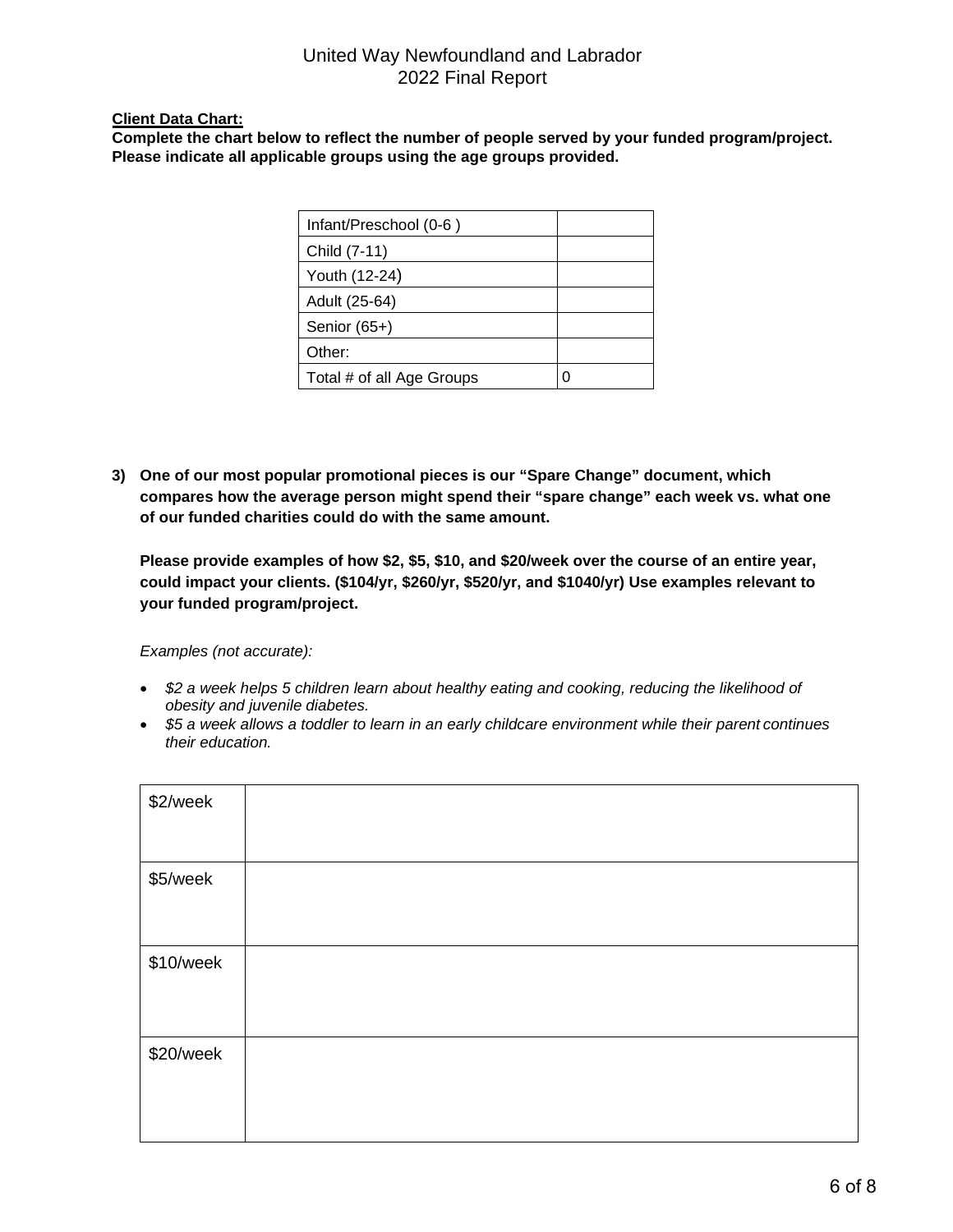*4)* **Please provide a testimonial or quote from a client, volunteer or participant, sharing their "story" or experience relating to their involvement in the program or service funded by the Community Fund grant.** *Note: If you have privacy or sensitivity concerns, you may create an alias/pseudonym for client, please ensure you make this evident in the information you provide.*

**Examples:** *The XXXXXX program helped many students across Newfoundland and Labrador enhance their literacy, math and social skills over the summer. One success story states "All questionnaires that we have received from the parents were positive. Everyone commented on how this program has helped their children in many aspects of learning, such as reading, writing, and comprehension."* 

*One child was just recently diagnosed with "high functioning autism. The child's mother has expressed to us, numerous times, how great of a help we were to her child and how this program has benefit her child greatly. She said 'This program has helped [my child] be more interested in learning at home and has helped [my child] interact with other kids.*"

*5)* **Please provide 2 photos of the funded program or project. The photo(s) should depict the project getting started, making progress, ongoing or finalized. Include a description of what's happening in the photo.** *Note: If there are people present in the photo, ensure they approved to share the photo, as it could be used in United Way promotions. \*\*Where confidentiality could be an issue and you are unable to provide pictures, please give a very brief explanation upon submission.*

**(Send photos via email, along with this report, as a separate attachment, in colour and high resolution)**

# Report Checklist

Please ensure all boxes are ticked, information is complete, and all answers are completed. **\*If all questions do not have a response, please ensure there is a brief reason given the space provided**

**Financial documentation, attached separately, (section 1, question 9) Photo(s), attached separately, ensure photos are high resolution (section 2, question 5) Report is signed (see next/last page)**